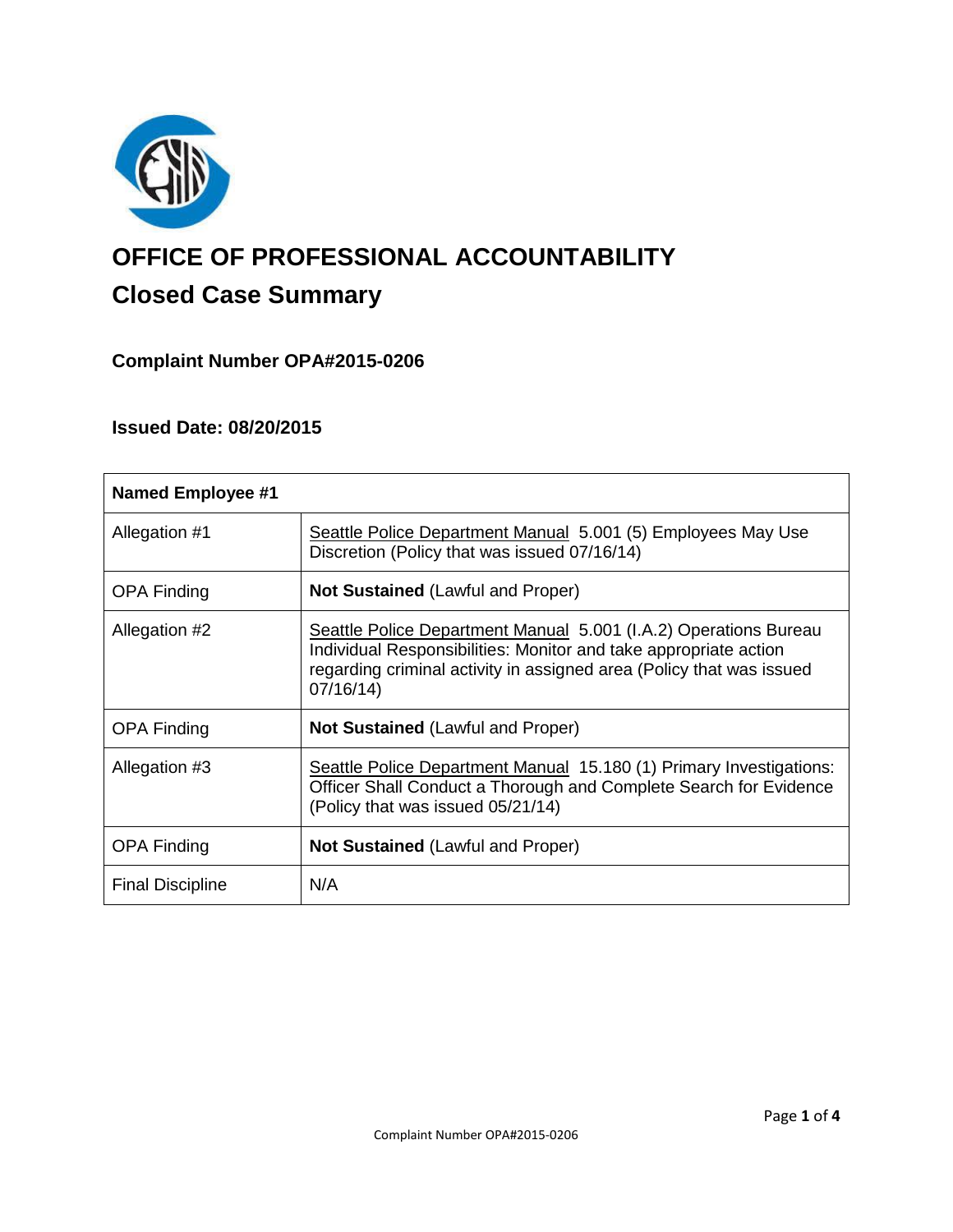| <b>Named Employee #2</b> |                                                                                                                                                                                                                           |
|--------------------------|---------------------------------------------------------------------------------------------------------------------------------------------------------------------------------------------------------------------------|
| Allegation #1            | Seattle Police Department Manual 5.001 (5) Employees May Use<br>Discretion (Policy that was issued 07/16/14)                                                                                                              |
| <b>OPA Finding</b>       | <b>Not Sustained (Lawful and Proper)</b>                                                                                                                                                                                  |
| Allegation #2            | Seattle Police Department Manual 5.001 (I.A.2) Operations Bureau<br>Individual Responsibilities: Monitor and take appropriate action<br>regarding criminal activity in assigned area (Policy that was issued<br>07/16/14) |
| <b>OPA Finding</b>       | <b>Not Sustained (Lawful and Proper)</b>                                                                                                                                                                                  |
| Allegation #3            | Seattle Police Department Manual 15.180 (1) Primary Investigations:<br>Officer Shall Conduct a Thorough and Complete Search for Evidence<br>(Policy that was issued 05/21/14)                                             |
| <b>OPA Finding</b>       | <b>Not Sustained (Lawful and Proper)</b>                                                                                                                                                                                  |
| <b>Final Discipline</b>  | N/A                                                                                                                                                                                                                       |

| Named Employee #3       |                                                                                                                                                                                                                                             |
|-------------------------|---------------------------------------------------------------------------------------------------------------------------------------------------------------------------------------------------------------------------------------------|
| Allegation #1           | Seattle Police Department Manual 5.001 (III.A.1.c) Operations<br>Bureau Individual Responsibilities: Patrol Sergeant; Responsibilities;<br>Direct supervision of any incident involving multiple units (Policy that<br>was issued 07/16/14) |
| <b>OPA Finding</b>      | <b>Not Sustained (Lawful and Proper)</b>                                                                                                                                                                                                    |
| Allegation #2           | Seattle Police Department Manual 5.001 (5) Employees May Use<br>Discretion (Policy that was issued 07/16/14)                                                                                                                                |
| <b>OPA Finding</b>      | <b>Not Sustained (Lawful and Proper)</b>                                                                                                                                                                                                    |
| <b>Final Discipline</b> | N/A                                                                                                                                                                                                                                         |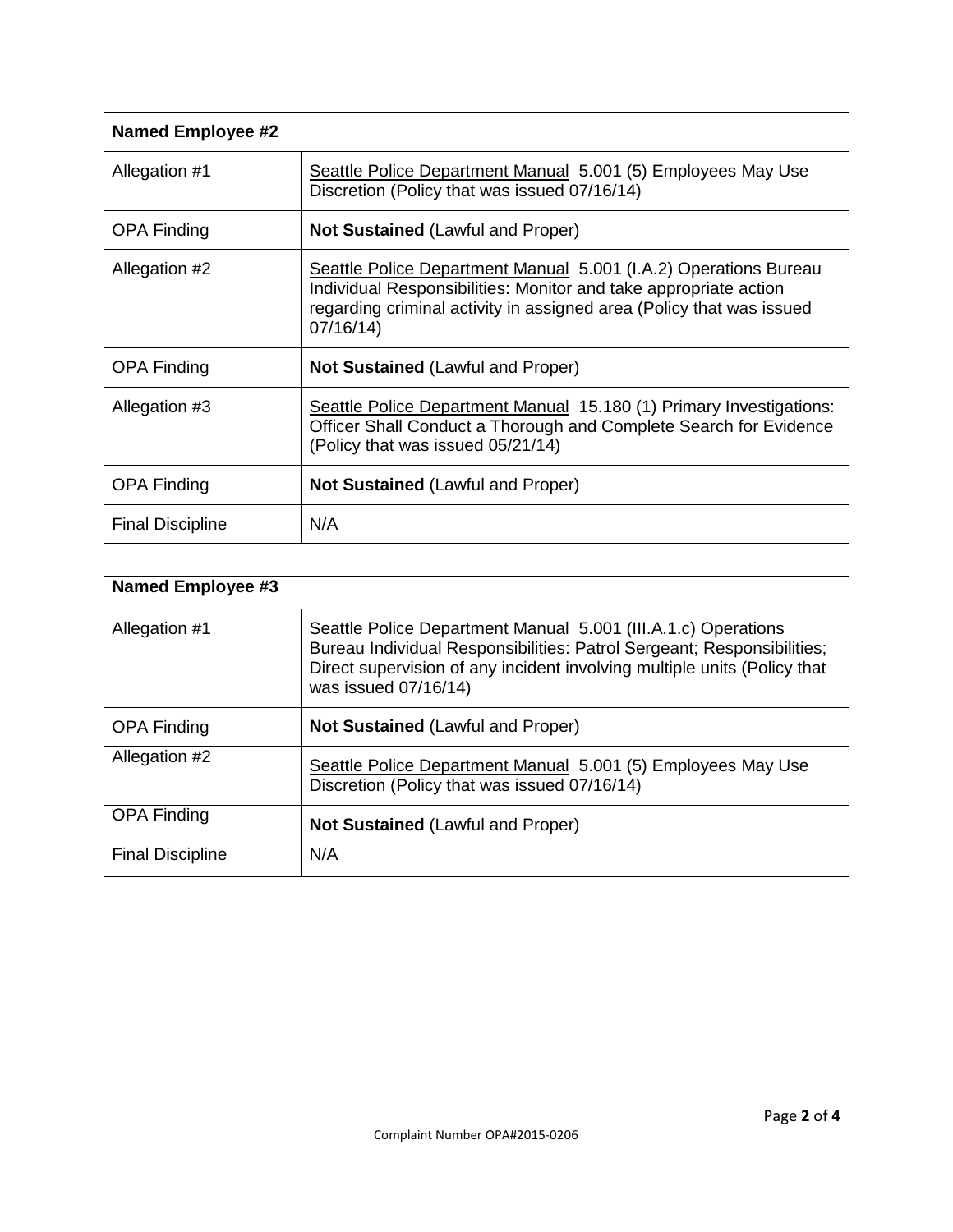# **INCIDENT SYNOPSIS**

The named employees responded to a 911 call of a man reporting to have been shot at and to request a check on the welfare of his female companion. They arrived at the apartment building to investigate and located the 911 caller. The 911 caller would not show the named employees the precise location where the potential subject was last seen. The named employees canvased the apartment building but did not locate evidence of gunfire or any other witnesses to the gunfire. The acting supervisor said that they lacked specific information to obtain a search warrant and that the known circumstances did not justify a warrantless search of any apartment(s).

# **COMPLAINT**

The complainant, who was not at the scene of the incident, alleged that the named employees did not adequately investigate an incident involving shots fired and someone being held against their will.

# **INVESTIGATION**

The OPA investigation included the following actions:

- 1. Review of the complaint email
- 2. Interview of the complainant
- 3. Review of the 911 call
- 4. Search for and review of all relevant records and other evidence
- 5. Interviews of SPD employees

# **ANALYSIS AND CONCLUSION**

The evidence showed that the named employees determined that the call to 911 had been delayed for about 20 minutes after the incident had occurred. The 911 caller's refusal to identify the specific location where he had last seen the man with the firearm and his female acquaintance did not assist the named employees with their investigation. The named employees reasonably knocked on every door of the first floor of the apartment building and conducted a search for evidence of a firearm discharge. Finding no further information or witnesses to corroborate the previous statements made to 911, the named employees consulted with a supervisor. The named supervisor identified that due to the delay in making the call to 911, there was no exigency to justify a warrantless, forcible entry to an apartment to check on the welfare of the 911 caller's female acquaintance, had they been able to identify a specific unit. The named supervisor also identified that the named employees did not have sufficient information from the 911 caller or from their canvasing the area to obtain a search warrant.